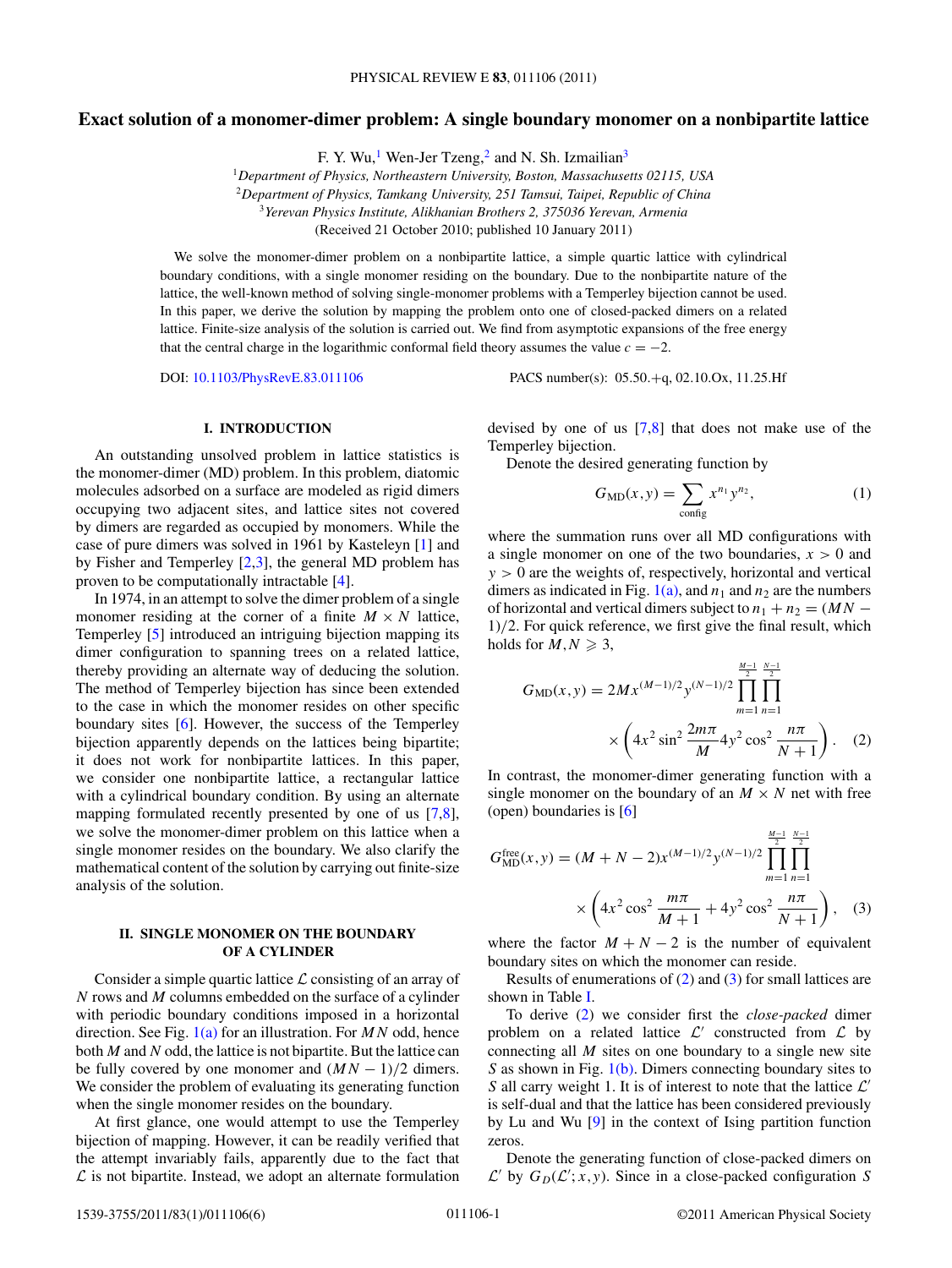TABLE I. Enumerations of MD configurations.

<span id="page-1-0"></span>

| $M \times N$ lattice | $GMD(1,1)$ given by (2) | $G_{MD}^{free}(1,1)$ given by (3) |
|----------------------|-------------------------|-----------------------------------|
| $5 \times 5$         | 3190                    | 1536                              |
| $5 \times 7$         | 53 010                  | 24 150                            |
| $7 \times 5$         | 56434                   | 24 150                            |
| $7 \times 7$         | 3 1 1 8 1 7 8           | 1 204 224                         |
| $7 \times 9$         | 171 527 426             | 57 961 134                        |
| $9 \times 7$         | 165 771 810             | 57 961 134                        |
| $9 \times 9$         | 29 845 632 402          | 8 921 088 000                     |

must be covered by a dimer (of weight 1), and the dimer must end at one of the *M* equivalent boundary sites, which can be regarded as being occupied by a monomer on  $\mathcal{L}$ , there exists a correspondence between dimer configurations on  $\mathcal{L}'$  and MD configurations on  $\mathcal{L}$ . We are led to the identity

$$
G_{\rm MD}(x, y) = 2 G_D(\mathcal{L}'; x, y), \tag{4}
$$

where the extra factor 2 comes from the fact that there are two boundaries on a cylinder.

To evaluate  $G_D(\mathcal{L}'; x, y)$ , we introduce the lattice  $\mathcal{L}''$  shown in Fig. 1(c), where *S* is connected to only one boundary site. Denote the generating function of close-packed dimers on  $\mathcal{L}''$ by  $G_D(\mathcal{L}''; x, y)$ . It is clear that we have the further identity

$$
G_D(\mathcal{L}'; x, y) = M G_D(\mathcal{L}''; x, y).
$$
 (5)

It remains to evaluate  $G_D(\mathcal{L}''; x, y)$ . But this is the problem solved in  $[7,8]$ .

In the analysis given in [\[7\]](#page-5-0), close-packed dimers on a lattice similar to  $\mathcal{L}''$  are enumerated using the Kasteleyn approach [\[1\]](#page-5-0). Since our procedure follows closely that discussed in [\[7\]](#page-5-0), we give an outline and highlight the difference.

Orient edges of  $\mathcal{L}^{\prime\prime}$  and associate a phase factor *i* to all *x* edges as shown in Fig.  $1(c)$ . The only thing different from [\[7\]](#page-5-0) is that we need to ascertain that all terms in the Pfaffian are of the same sign. However, it can be shown  $[10,11]$  that this is always the case for *M* odd. Then the desired generating function  $G_D(\mathcal{L}''; x, y)$  is given in terms of the Pfaffian of a matrix  $A'$  [\[8\]](#page-5-0),

$$
i^{(M-1)/2}G_D(\mathcal{L}''; x, y) = Pf(A') = \sqrt{\det A'}. \tag{6}
$$

Here *A'* is the antisymmetric Kasteleyn matrix of dimension  $(MN + 1) \times (MN + 1)$  for the lattice  $\mathcal{L}''$  explicitly given by

$$
A' = \begin{pmatrix} 0 & 0 & \cdots & 0 & 1 & 0 & \cdots & 0 \\ 0 & & & & & & \\ \vdots & & & & & & \\ 0 & & & & & & \\ 0 & & & & & & \\ 0 & & & & & & \\ \vdots & & & & & & \\ 0 & & & & & & \\ 0 & & & & & & \\ 0 & & & & & & \\ \end{pmatrix}, \qquad (7)
$$

where *A* is the Kasteleyn matrix of dimension  $MN \times MN$  for  $\mathcal{L}$ . The position of the elements  $\pm 1$  in the first row and column is that of the site {*m,*1} connected to *S* (see below). Explicitly, *A* is given by

$$
A = ixS_M \otimes I_N + yI_M \otimes T_N, \qquad (8)
$$

where  $I_M$  is the  $M \times M$  identity matrix,  $S_M$  is the *periodic*  $M \times M$  matrix

$$
S_M = \begin{pmatrix} 0 & 1 & 0 & \cdots & 0 & -1 \\ -1 & 0 & 1 & \cdots & 0 & 0 \\ 0 & -1 & 0 & \cdots & 0 & 0 \\ \vdots & \vdots & \vdots & \ddots & \vdots & \vdots \\ 0 & 0 & 0 & \cdots & 0 & 1 \\ 1 & 0 & 0 & \cdots & -1 & 0 \end{pmatrix}, \qquad (9)
$$

and  $T_N$  is the  $N \times N$  matrix

$$
T_N = \begin{pmatrix} 0 & 1 & 0 & \cdots & 0 & 0 \\ -1 & 0 & 1 & \cdots & 0 & 0 \\ 0 & -1 & 0 & \cdots & 0 & 0 \\ \vdots & \vdots & \vdots & \ddots & \vdots & \vdots \\ 0 & 0 & 0 & \cdots & 0 & 1 \\ 0 & 0 & 0 & \cdots & -1 & 0 \end{pmatrix}.
$$
 (10)



FIG. 1. (a) A simple quartic lattice  $\mathcal L$  consisting of an array of  $N = 3$  rows and  $M = 5$  columns embedded on the surface of a cylinder. (b) A self-dual lattice  $\mathcal{L}'$  derived from  $\mathcal{L}$  by adding a new site *S* connected to all *M* sites of one boundary of  $\mathcal{L}$ . (c) An oriented lattice  $\mathcal{L}''$ constructed from  $\mathcal{L}'$  by keeping only one edge connecting to *S*. A phase factor *i* is associated with all *x* dimers.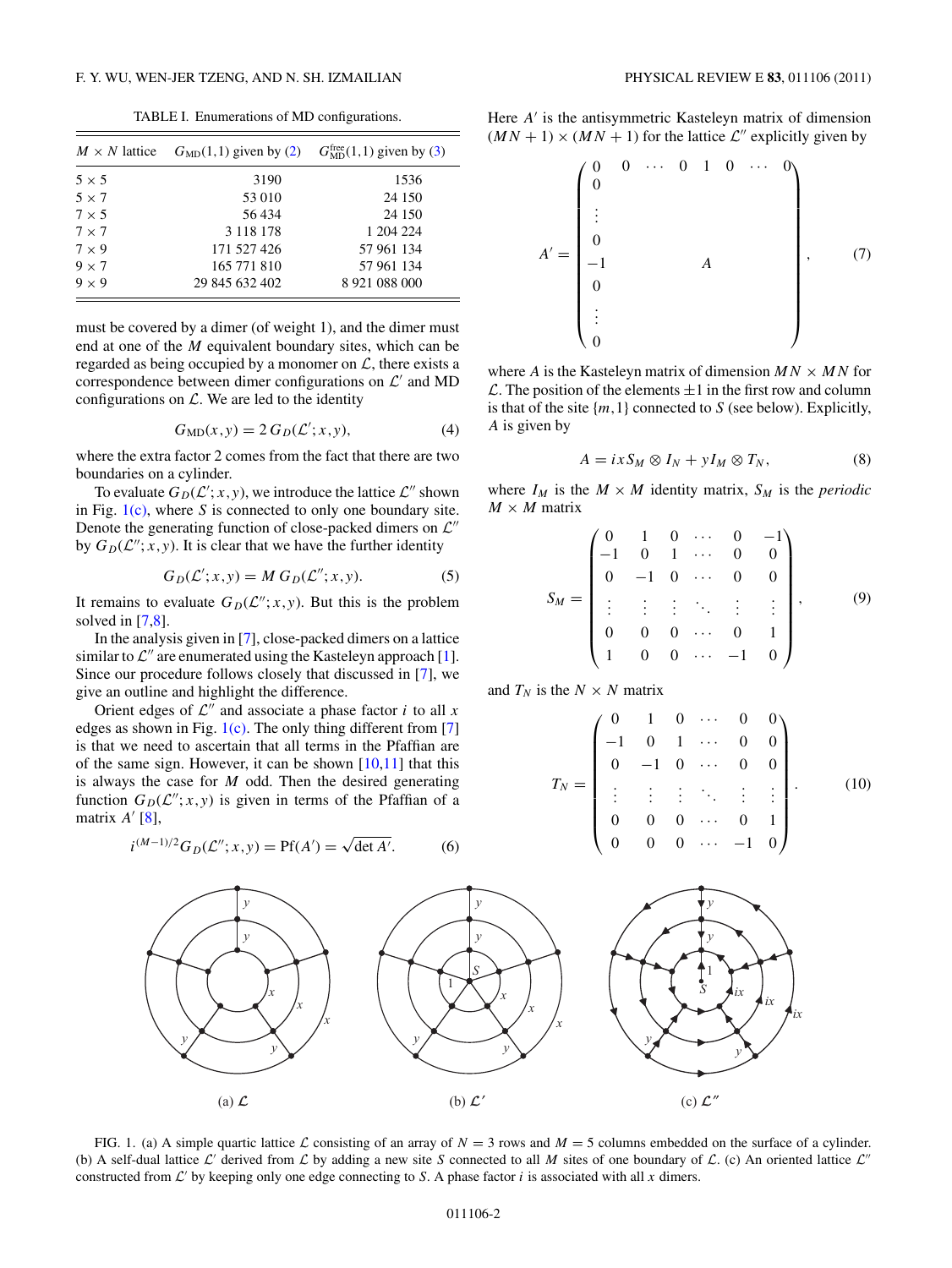<span id="page-2-0"></span>Note that we have  $T_M$  instead of  $S_M$  in the corresponding expression in [\[7\]](#page-5-0).

Label elements of *A* by  $\{m,n;m',n'\}$ , where  $(m,n)$  specifies the column and row of the position on a site. The determinant of the Kasteleyn matrix A' can be computed by Laplace expanding along the first row and first column, leading to

$$
\det A' = C(A; \{m, 1; m, 1\}),\tag{11}
$$

where  $C(A; \{m,1;m,1\})$  is the cofactor of the  $\{m,1;m,1\}$ element of *A*, and we have specified the site connecting to *S* in Fig. [1\(c\)](#page-1-0) as {*m,*1}.

Since the cofactor  $C(A; \{m,1; m,1\})$  is proportional to the product of the nonzero eigenvalues of the matrix *A*, we need to determine the eigenvalues of *A*. This is done in the next section.

# **III. EIGENVALUES OF THE KASTELEYN MATRIX** *A*

The matrix  $S_M$  can be diagonalized by the similarity transformation

$$
V_M^{-1} S_M V_M = \Omega_M,
$$

where  $V_M$  and its inverse  $V_M^{-1}$  are  $M \times M$  unitary matrices with elements

$$
V_M(m_1, m_2) = \frac{1}{\sqrt{M}} e^{i2m_1 m_2 \pi/M},
$$
  
\n
$$
V_M^{-1}(m_1, m_2) = \frac{1}{\sqrt{M}} e^{-i2m_1 m_2 \pi/M}, \quad 1 \leq \{m_1, m_2\} \leq M,
$$
\n(12)

and  $\Omega_M$  is an  $M \times M$  diagonal matrix with the eigenvalues  $\omega_m$  of  $S_M$  as entries,

$$
\omega_m = 2i \sin \frac{2m\pi}{M}, \qquad 1 \leqslant m \leqslant M.
$$

Similarly as in [\[7\]](#page-5-0), the matrix  $T_N$  is diagonalized by the similarity transformation

$$
U_N^{-1}T_NU_N=\Gamma_N,
$$

where  $U_N$  and its inverse  $U_N^{-1}$  are  $N \times N$  unitary matrices with elements

$$
U_N(n_1, n_2) = \sqrt{\frac{2}{N+1}} i^{n_1} \sin\left(\frac{n_1 n_2 \pi}{N+1}\right),
$$
  

$$
U_N^{-1}(n_1, n_2) = \sqrt{\frac{2}{N+1}} i^{-n_2} \sin\left(\frac{n_1 n_2 \pi}{N+1}\right)
$$
 (13)

for  $1 \leq n_1, n_2 \leq N$ , and  $\Gamma_N$  is an  $N \times N$  diagonal matrix having eigenvalues  $\gamma_n$  of  $T_N$  as entries,

$$
\gamma_n = 2i \cos \frac{n\pi}{N+1}, \qquad 1 \leq n \leq N.
$$

Thus, the  $MN \times MN$  matrix *A* can be diagonalized by the similarity transformation generated by  $U_{MN} = V_M \otimes U_N$ , leading to

$$
U_{MN}^{-1}AU_{MN} = \Lambda_{MN},\qquad(14)
$$

where  $\Lambda_{MN}$  is an  $MN \times MN$  diagonal matrix having eigenvalues  $\lambda_{m,n}$  of *A* as entries,

$$
\lambda_{m,n} = 2i \left( ix \sin \frac{2m\pi}{M} + y \cos \frac{n\pi}{N+1} \right),
$$
  

$$
1 \leq m \leq M, \quad 1 \leq n \leq N.
$$

Note that  $\lambda_{m,n}$  vanishes at  $m = M, n = (N + 1)/2$ . Elements of  $U_{MN}$  and its inverse  $U_{MN}^{-1}$  are

$$
U_{MN}\{m_1, n_1; m_2, n_2\} = V_M(m_1, m_2)U_N(n_1, n_2),
$$
  
\n
$$
U_{MN}^{-1}\{m_1, n_1; m_2, n_2\} = V_M^{-1}(m_1, m_2)U_N^{-1}(n_1, n_2).
$$
\n(15)

Using the identities  $sin(2\pi - \theta) = -sin \theta$  and  $cos(\pi - \theta) = -sin \theta$  $\theta$ ) =  $-\cos \theta$ , the product

$$
P \equiv \prod_{m=1}^{M} \prod_{\substack{n=0 \ (m,n)\neq (M,\frac{N+1}{2})}}^{N-1} \lambda_{m,n} , \qquad (16)
$$

where the product excludes the zero eigenvalue at  $(m,n)$  =  $(M, \frac{N+1}{2})$ , can be rearranged as

$$
P = Q \prod_{m=1}^{\frac{M-1}{2}} \prod_{n=1}^{\frac{N-1}{2}} \left( 4x^2 \sin^2 \frac{2m\pi}{M} + 4y^2 \cos^2 \frac{n\pi}{N+1} \right)^2, \quad (17)
$$

where the factor  $Q$  collects all factors with either  $n =$  $(N + 1)/2$  or  $m = M$ , namely,

$$
Q = \prod_{m=1}^{\frac{M-1}{2}} \left( -4x^2 \sin^2 \frac{2m\pi}{M} \right) \prod_{n=1}^{\frac{N-1}{2}} \left( 4y^2 \cos^2 \frac{n\pi}{N+1} \right)
$$
  
=  $(-1)^{(M-1)/2} \left( \frac{M(N+1)}{2} \right) x^{M-1} y^{N-1},$  (18)

after using the identities

$$
\prod_{m=1}^{\frac{M-1}{2}} \left( 4 \sin^2 \frac{2m\pi}{M} \right) = M, \quad \prod_{n=1}^{\frac{N-1}{2}} \left( 4 \cos^2 \frac{n\pi}{N+1} \right) = \frac{N+1}{2},
$$
  
*M,N* odd.

The expressions (17) and (18) apply to  $M, N \geq 3$  and will be used in the next section.

#### **IV. EVALUATION OF THE GENERATING FUNCTION [\(1\)](#page-0-0)**

We now compute the generating function  $(1)$ .

Combining  $(4)$ – $(6)$  with  $(11)$ , we obtain the following expression:

$$
G_{\rm MD}(x, y) = 2M \, i^{(1-M)/2} \sqrt{C(A; \{m, 1; m, 1\})}, \qquad (19)
$$

where  $C(A; \{m,1;m,1\})$  is the cofactor of the  $(m,1;m,1)$ element of the matrix *A*.

The computation of cofactors of a singular matrix like *A* requires special attention since the matrix does not possess an inverse. The difficulty was resolved in [\[7\]](#page-5-0) by perturbing the matrix *A* slightly, rendering it nonsingular to permit an inverse. By carrying out this analysis, the details of which can be found in [\[7\]](#page-5-0), one finds the cofactor

$$
C(A; \{m,n;m',n'\}) = \left[U_{MN}\left(m',n';M,\frac{N+1}{2}\right)U_{MN}^{-1} + \times \left(M,\frac{N+1}{2};m,n\right)\right]P, \qquad (20)
$$

where  $U_{MN}$  is the matrix diagonalizing  $A$ . Note that the index  $\{M, \frac{N+1}{2}\}\$ is that of the zero eigenvalue.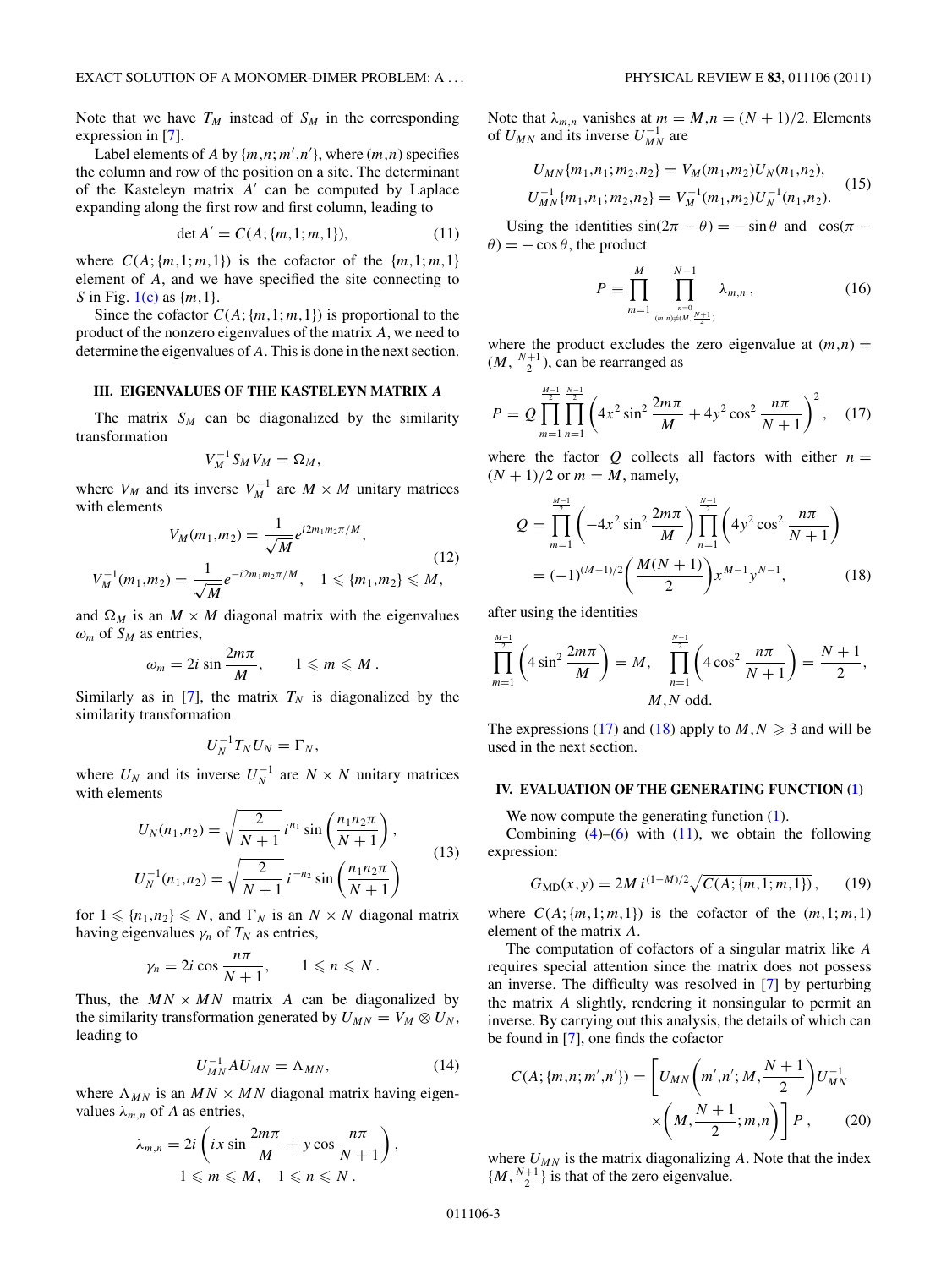<span id="page-3-0"></span>Elements of  $U_{MN}$  and  $U_{MN}^{-1}$  are given in [\(15\)](#page-2-0). After combining with  $(12)$  and  $(13)$ , we obtain from  $(20)$ 

$$
C(A; \{m, n; m', n'\}) = \left(\frac{2 i^{n'-n}}{M(N+1)} \sin \frac{n\pi}{2} \sin \frac{n'\pi}{2}\right) P \quad (21)
$$

valid for general  $m, n, m', n'$ .

Finally, we combine  $(4)$ – $(6)$  with  $(11)$  and  $(21)$  at  ${m' =}$  $m, n' = n = 1$ , and arrive at the expression

$$
G_{\rm MD}(x,y) = 2 \, M \, i^{(1-M)/2} \sqrt{\frac{2P}{M(N+1)}}. \tag{22}
$$

This yields the generating function  $(2)$  given in Sec. [II](#page-0-0) after substituting with *P* given by  $(17)$  and *Q* by  $(18)$ . We note that the result is independent of *m,* as it should be.

Then, with the help of the relations

$$
\prod_{n=1}^{\frac{N-1}{2}} F\left(\cos^2 \frac{n\pi}{N+1}\right) = \prod_{n=1}^{\frac{N-1}{2}} F\left(\sin^2 \frac{n\pi}{N+1}\right)
$$
  
and 
$$
\prod_{m=1}^{\frac{M-1}{2}} F\left(\sin^2 \frac{2m\pi}{M}\right) = \prod_{m=1}^{\frac{M-1}{2}} F\left(\sin^2 \frac{m\pi}{M}\right),
$$

valid for any function  $F(\cdot)$ , the generating function [\(2\)](#page-0-0) can be written in the equivalent form

$$
G_{\rm MD}(x, y) = 2Mx^{(M-1)/2}y^{(N-1)/2} \prod_{m=1}^{\frac{M-1}{2}} \prod_{n=1}^{\frac{N-1}{2}} \prod_{n=1}^{\frac{N-1}{2}} + \left(4x^2 \sin^2 \frac{m\pi}{M} 4y^2 \sin^2 \frac{n\pi}{N+1}\right), \quad M, N \text{ odd.}
$$
\n(23)

Note that the second trigonometric function inside the brackets in  $(23)$  is sin<sup>2</sup>, whereas it is  $\cos^2$  in  $(2)$ . Note also that it is the use of  $(23)$  that leads to the second line in  $(24)$ .

It is convenient at this point to introduce a function

$$
H(z; M, N) \equiv \left[ \prod_{m=0}^{M-1} \prod_{\substack{n=0 \ (m,n) \neq (0,0)}}^{N-1} \left( 4z^2 \sin^2 \frac{m\pi}{M} + 4 \sin^2 \frac{n\pi}{N} \right) \right]^{1/2}
$$
  
=  $z^{MN-1} H(1/z; N, M)$  for any  $M, N > 1$ . (24)

It will be shown in Appendix that we have

$$
G_{\text{MD}}(x, y) = R_{M, N}(y, z) \sqrt{H(z; M, N + 1)}, \qquad M, N \text{ odd},
$$
\n(25)

where  $z = x/y$  and

$$
[R_{M,N}(y,z)]^2 = \frac{4My^{MN-1}}{(N+1)z^M S_M(z)},
$$
  

$$
S_M(z) = \sinh[M \sinh^{-1}(1/z)].
$$

The advantage of using  $(25)$  instead of  $(23)$  for the generating function is that the factor  $R_{M,N}(y,z)$  sorts out major contributions in the asymptotic expansions of the free energy (30) and (31) discussed later.

Two equivalent expressions of  $H(z; M, N + 1)$  can be obtained by taking one of the products in  $(24)$  in a closed form. Taking the product over *n*, we obtain

$$
H(z; M, N + 1) = (N + 1) \prod_{m=1}^{M-1} 2 \sinh \left[ (N + 1) \omega_z \left( \frac{m\pi}{M} \right) \right],
$$
\n(26)

where

$$
\omega_z(k) = \sinh^{-1}(z \sin k) \tag{27}
$$

is the lattice dispersion relation, and we have used the identities [\(A2\)](#page-5-0) and [\(A4\)](#page-5-0).

Similarly, taking the product over *m* and making use of  $(A4)$  and the equivalence  $(24)$ , we obtain

$$
H(z; M, N+1) = M z^{M(N+1)-1} \prod_{n=1}^{N} 2 \sinh \left[ M \omega_{1/z} \left( \frac{n \pi}{N+1} \right) \right].
$$
\n(28)

### **V. FINITE-SIZE ANALYSIS AND ASYMPTOTIC EXPANSIONS**

Define the "free energy" of the MD system as

$$
F_{M,N}(x,y) = -\ln G_{\text{MD}}(x,y)
$$
  
=  $-\ln R_{M,N}(y,z) - \frac{1}{2}\ln H(z;M,N+1)$ , (29)

where we have made use of  $(24)$ . We note that other than an overall factor  $[4 \sin^2(\alpha \pi/M) + 4 \sin^2(\beta \pi/N)]$ , the function  $H(z; M, N + 1)$  is the special case of  $\alpha = \beta = 0$  of a more generally defined function  $Z_{\alpha,\beta}(z; M, N + 1)$  introduced and analyzed in detail in  $[12,13]$ . This permits us to use results of  $[12,13]$  to write down a general expression for  $F_{M,N}(x,y)$ , which we shall not reproduce. Instead, we focus on the free energies

$$
F_M = \lim_{N \to \infty} \frac{1}{N} F_{M,N}(x, y) \quad \text{and} \quad F_N = \lim_{M \to \infty} \frac{1}{M} F_{M,N}(x, y)
$$

of infinite "strips" and their asymptotic expansions.

The asymptotic expansions can be deduced by applying the Euler-MacLaurin summation identity to  $\ln H(z; M, N +$ 1). Using  $H(z; M.N + 1)$  given by (26) and (28), respectively, we obtain from  $(29)$  using  $(26)$  and  $(28)$ , respectively,

$$
F_M = -\frac{M}{2} \ln y - \frac{1}{2} \sum_{m=1}^{M-1} \omega_z \left(\frac{m\pi}{M}\right)
$$
  
= Mf<sub>bulk</sub> +  $\sum_{p=1}^{\infty} \left(\frac{\pi}{M}\right)^{2p-1} \frac{d_{2p-2}(z)}{(2p-2)!} \left(\frac{B_{2p}}{2p}\right)$   
= Mf<sub>bulk</sub> +  $\frac{\pi z}{12} \left(\frac{1}{M}\right) + \cdots$  (infinite length), (30)

$$
F_N = -\frac{N}{2}\ln(yz) + \frac{1}{2}\sinh^{-1}(1/z) - \frac{1}{2}\sum_{n=1}^{N}\omega_{1/z}\left(\frac{n\pi}{N+1}\right)
$$
  
=  $Nf_{\text{bulk}} + 2f_{\text{surface}} + \sum_{p=1}^{\infty}\left(\frac{\pi}{N+1}\right)^{2p-1}$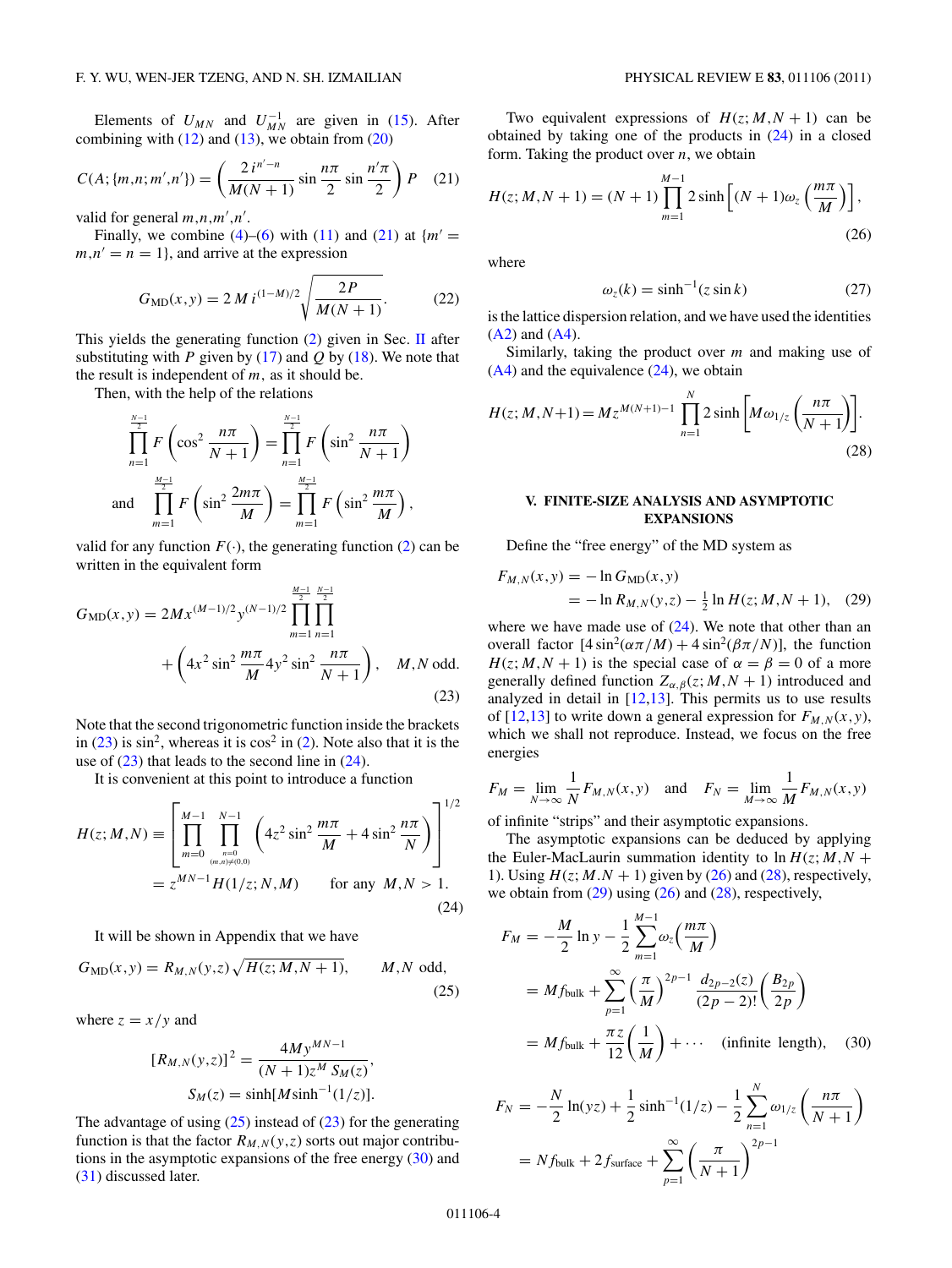<span id="page-4-0"></span>
$$
\times \frac{d_{2p-2}(1/z)}{(2p-2)} \left(\frac{B_{2p}}{2p}\right)
$$
  
=  $Nf_{\text{bulk}} + 2f_{\text{surface}} + \frac{\pi}{12z} \left(\frac{1}{N+1}\right)$   
-  $\cdots$  (infinite perimeter), (31)

where

$$
f_{\text{bulk}} = -\frac{1}{2} \ln y - \frac{1}{2\pi} \int_0^{\pi} \omega_z(k) dk
$$
  
=  $-\frac{1}{2} \ln(yz) - \frac{1}{2\pi} \int_0^{\pi} \omega_{1/z}(k) dk$ ,  
 $f_{\text{surface}} = \frac{1}{4} \sinh^{-1}(1/z) - \frac{1}{4\pi} \int_0^{\pi} \omega_{1/z}(k) dk$ ,

 $d_{2p}(z)$  are the coefficients in the Taylor expansion,

$$
\omega_z(k) = \sum_{p=0}^{\infty} \frac{d_{2p}(z)}{(2p)!} k^{2p+1},
$$

with  $d_0(z) = z$ ,  $d_2(z) = -z(1 + z^2)/3$ , and  $d_4(z) = z$  $z(1 + z^2)(1 + 9z^2)/5$ , ..., and  $B_2 = 1/6$ ,  $B_4 = -1/30$ ,  $B_6 =$ 1*/*42*,...* are the Bernoulli numbers. The two equivalent expressions of  $f_{\text{bulk}}$  are obtained from  $(30)$  and  $(31)$ , respectively. We remark that the equivalence of the two expressions is verified by the integral identity

$$
\frac{1}{\pi} \int_0^{\pi} \left[ \sinh^{-1} (z \sin \theta) - \sinh^{-1} \left( \frac{1}{z} \sin \theta \right) \right] d\theta = \ln z \quad (32)
$$

obtained by noting that the derivative of the left-hand side of (32) with respect to *z* reduces to  $1/z$  after carrying out the integration.

The general theory of finite-size analysis [\[14–16\]](#page-5-0) dictates that the free energy per unit length of a lattice model at criticality on an infinitely long "strip" of width  $N$  assumes the form [\[16\]](#page-5-0)

$$
F_{\mathcal{N}} = \mathcal{N} f_{\text{bulk}} + f_{\text{surface}} + \frac{\Delta}{\mathcal{N}} + \cdots
$$
 (33)

in an asymptotic expansion where  $f_{\text{bulk}}$  and  $f_{\text{surface}}$  are free energy densities of the order of  $O(1)$  and  $\Delta$  is a constant. Unlike the free-energy densities, the constant  $\Delta$  is universal and its value is related to the central charge *c* in the logarithmic conformal field theory in a relation that depends on the boundary conditions in the transversal direction. In the present case in the limit of  $N \to \infty$ , the strip is an infinitely long cylinder of perimeter  $\mathcal{N} (= M)$ , while in the limit of  $M \to \infty$ , the strip is a cylinder of length  $\mathcal{N} (= N)$  and infinite perimeter. We now show that in both cases the finite-size scaling relation  $(33)$  leads to the same central charge  $c = -2$ .

Explicitly,  $\Delta$  is proportional to an effective central charge  $c_{\text{eff}} = c - 24 h_{\text{min}}$ , where *c* is the central charge characterizing the universality class of the lattice model, as  $[14,17]$ 

$$
\Delta = -\frac{\pi \zeta}{6} c_{\text{eff}} = -\frac{\pi \zeta}{6} (c - 24 h_{\text{min}})
$$
  
on a cylinder of infinite length

on a cylinder of infinite length*,* (34)

$$
\Delta = -\frac{\pi \zeta}{24} c_{\text{eff}} = -\frac{\pi \zeta}{24} (c - 24 h_{\text{min}})
$$
  
on a cylinder of infinite perimeter, (35)

where the number  $h_{\text{min}}$  is the smallest conformal weight in the spectrum of the Hamiltonian with the given boundary conditions and  $\zeta$  is an anisotropy factor. In our case, we find from [\(30\)](#page-3-0) and [\(31\)](#page-3-0) that  $\zeta = z$  and  $1/z$ , and  $\Delta = \pi z/12$  and  $\pi/12z$ , respectively, in (34) and (35).

To retain the characteristics of a monomer on the surface, we consider a cylinder of infinite perimeter in a geometry that retains two surfaces. Therefore, we use  $(35)$  and  $(31)$ , or  $F_N$ , for which the boundary condition in the transverse direction is free (open) boundaries. It is known [\[18\]](#page-5-0) that for free (open) boundaries,  $h_{\min} = 0$ . Hence we deduce the central charges

$$
c = c_{\text{eff}} = -2. \tag{36}
$$

On the other hand, if one uses  $(30)$ , or  $F_M$ , the system is an infinitely long cylinder with a perimeter *M*. The two physical boundaries of the lattice are located at infinity, so the existence of a monomer on the boundary is immaterial. The situation reduces to that of a pure dimer problem studied in [\[17\]](#page-5-0). For the case of *M* odd that we are considering, the analysis of [\[17\]](#page-5-0) also gives  $\Delta = \pi \zeta / 12$  as in [\(31\)](#page-3-0). However, for *M* odd, the boundary in the transverse direction is "frustrated" and requires special attention. It is argued in [\[17\]](#page-5-0) that in this case, one should use (35) with  $h_{\text{min}} = 0$ . This again leads to the same central charges (36).

We remark that the  $c = -2$  central charge has been reported previously  $[6]$  in the solution  $(3)$  of a single monomer on the surface of a rectangular net with free (open) boundaries.

### **VI. SUMMARY**

We have derived the closed-form expression of the MD generating function for a nonbipartite rectangular lattice under cylindrical boundary conditions with a single monomer confined to reside on the boundary. We have also carried out a finite-size analysis of the free energy. Asymptotic expansions of the free energy of strips of infinite length in the periodic and free (open) directions are obtained using the Euler-MacLaurin summation formula. We find the central charge in the framework of the logarithmic conformal field theory to be  $c = -2$ .

## **ACKNOWLEDGMENTS**

We are grateful to H. W. J. Blöte for insightful comments on the role of frustrated boundaries in finite-size analysis. The work of W.J.T. was supported in part by the National Science Council of the Republic of China under Grant No. NSC 97-2112-M-032-002-MY3. The work of N.S.I. was supported in part by the National Center for Theoretical Sciences: Physics Division, National Taiwan University, Taipei, Taiwan. We thank Dr. Maw-Kuen Wu for hospitality at the Institute of Physics, Academia Sinica, Taipei, where this work was initiated and completed.